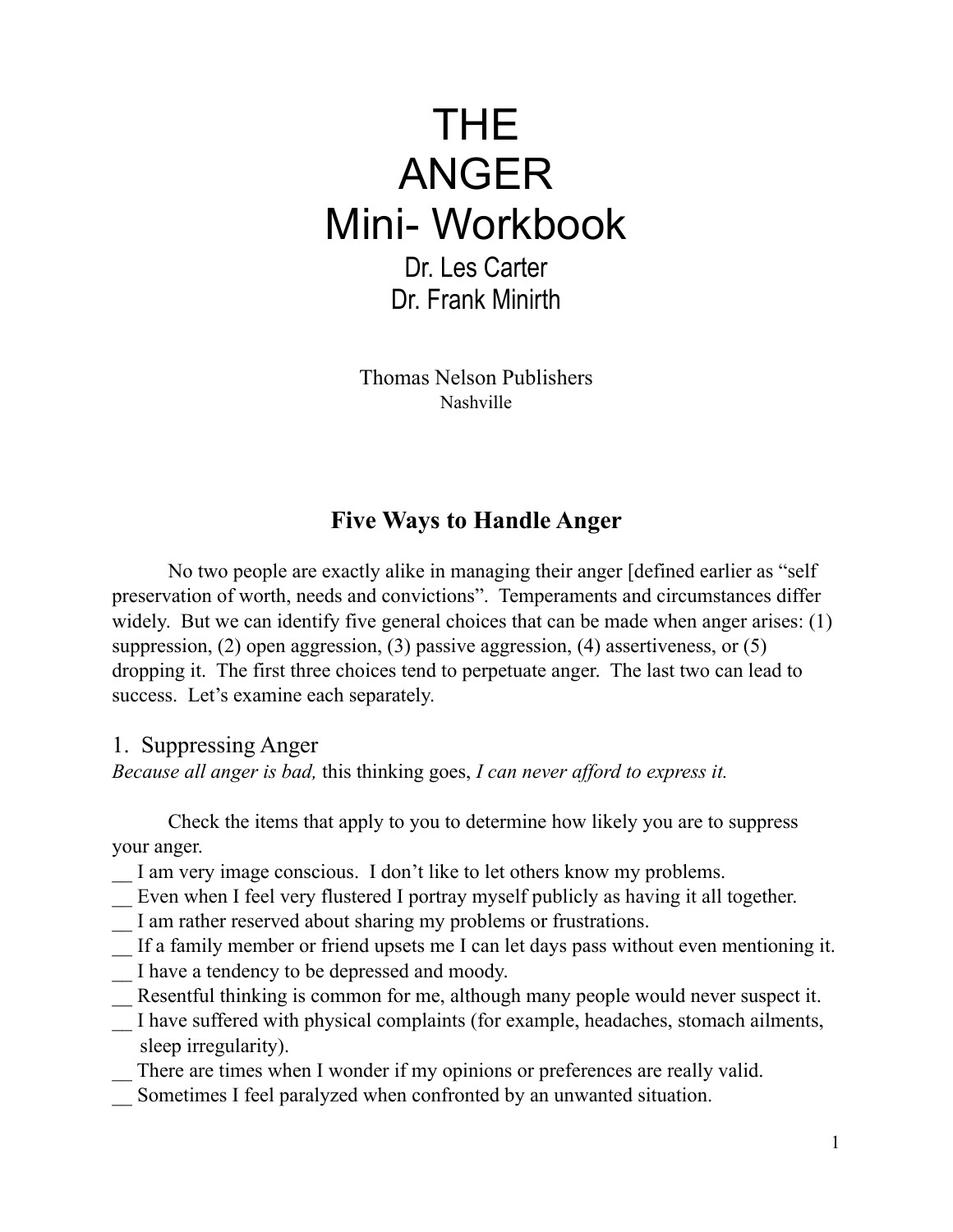\_\_ I'm not inclined to initiate conversations about sensitive or troublesome topics.

If you checked five or more of these statements you probably have a wellestablished pattern of repressing your anger. This represents a type of emotional dishonesty in your relationships.

#### 2. Open Aggression

When most people think of anger, they imagine open aggression, a self-preserving stand for personal worth, needs, and convictions *at someone else's expense….* Openly aggressive anger can be easily identified because it does not hide in the same fashion as suppressed anger.

Check the items that apply to you to assess your inclination toward this pattern.

- I can be blunt and forceful when someone does something to frustrate me.
- \_\_ As I speak my convictions my voice becomes increasingly louder.
- \_\_ When someone confronts me about a problem, I am likely to offer a ready rebuttal.
- \_\_ No one has to guess my opinion; I'm known for having unwavering viewpoints.
- \_\_ When something goes wrong, I focus so sharply on fixing the problem that I overlook other's feelings.
- \_\_ I have a history of getting caught in bickering matches with family members.
- \_\_ During verbal disagreements with someone, I tend to repeat myself several times.
- I find it hard to keep my thoughts to myself when it is obvious that someone else is wrong.
- \_\_ I have a reputation for being strong willed.
- I tend to give advice, even when others have not asked for it.

If you checked five or more of these statements, you probably have a pattern of open aggressive anger.

### 3. Passive Aggression

Like open aggression, anger expressed through passive aggression involves preserving personal worth, needs, and convictions at someone else's expense. But it differs in that it is accomplished in a quieter manner, causing less vulnerability.

The following checklist provides some examples of passive aggressive anger. Check the items that apply to you.

- When I am frustrated, I become silent, knowing it bothers other people.
- I am prone to sulk and pout.
- When I don't want to do a project I will procrastinate. I can be lazy.
- When someone asks if I am frustrated, I will lie and say, "No, everything is fine."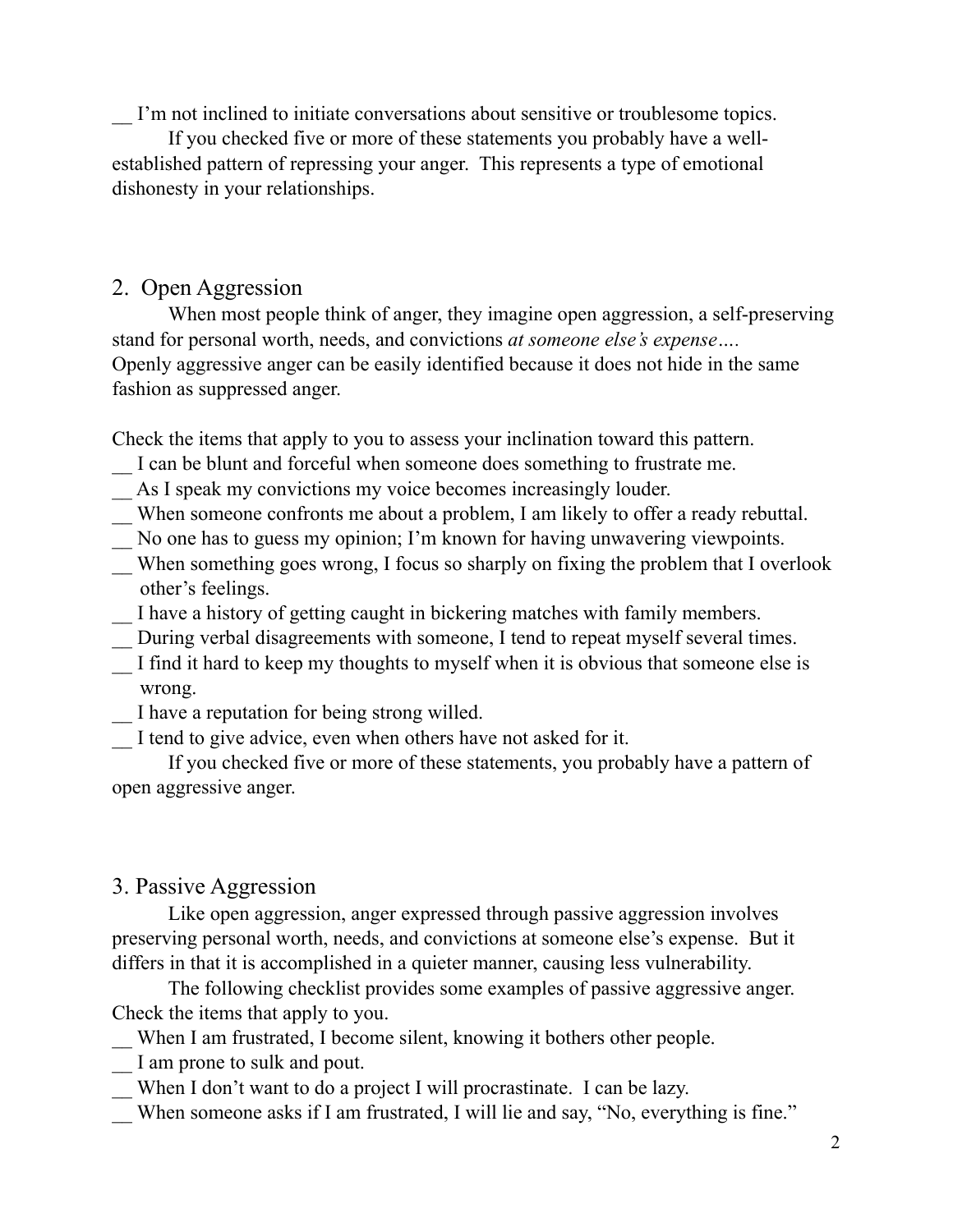- There are times when I am deliberately evasive so others won't bother me.
- \_\_ I sometimes approach work projects half-heartedly.
- \_\_ When someone talks to me about my problems I stare straight ahead, deliberately obstinate.
- \_\_ I complain about people behind their backs, but resist the opportunity to be open with them face to face.
- \_\_ Sometimes I become involved in behind-the-scenes misbehavior.
- \_\_ I sometimes refuse to do someone a favor, knowing this will irritate him or her.

If you checked five or more items, you show a strong inclination toward using passive aggression to express you anger. You may think you are succeeding in putting limits on your anger, but you are only communicating the anger in a way that will cause future tensions.

#### 4. Assertive Anger

If anger is identified as preserving personal worth, needs, and convictions, then assertive anger means this preservation is accomplished while considering the needs and feelings of others.

Notice the following examples of assertive expressions of anger:

- An overworked church member can politely but firmly say no to a request to do even more projects.
- A parent can state guidelines for disciple without resorting to debate or condescension toward the child.
- When swamped by more responsibilities than he or she can manage, a person can request help from friends.
- A tired mom can tell her family she will take a thirty-minute break with no interruptions.
- Spouses can talk about their differences, offering helpful suggestions without raising their tone of voice or repeating their messages incessantly.
- A family member may choose to pursue an independent activity instead of succumbing to the persistent demands of extended family.

Assertiveness allows you to keep a clean slate with others. This is consistent with the Ephesians 4:15 instruction to *speak the truth in love*. Assertiveness is not always easy. It requires self-discipline and respect for the dignity of others. It implies that we are not just pushing selfish agendas on them. And it requires us to put our communications into the context of the "big picture," anticipating how it will affect future interactions. Therefore, caution is needed as assertiveness is used. James 1:19 puts it this way: *"Let every man be swift to hear, slow to speak, slow to wrath."*